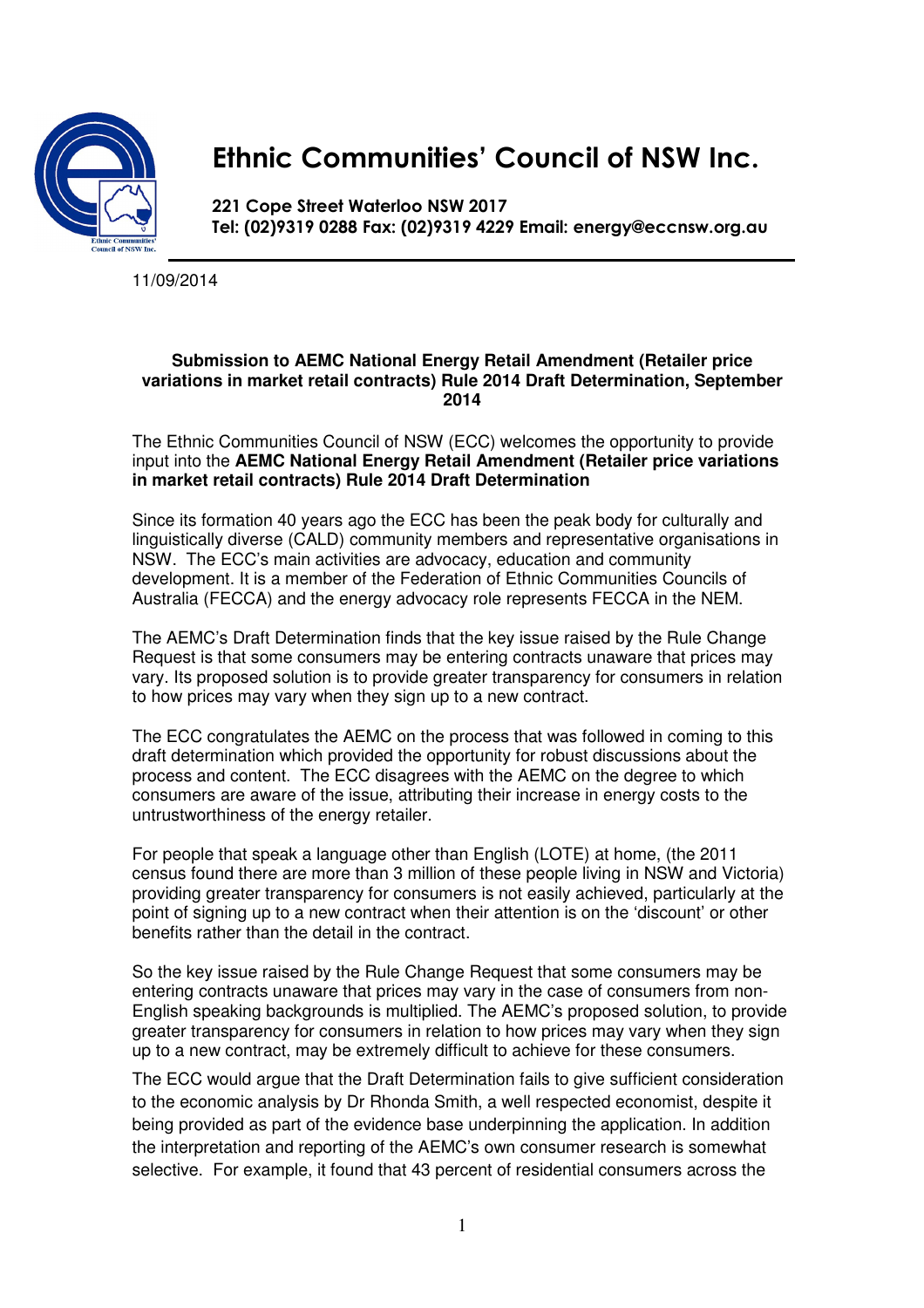NEM believe that the rate paid per unit of energy consumed on an energy contract is fixed. Other responses also indicate that consumers believe – or hope – per unit rates of energy are fixed within contracts.

The AEMC appears to prefer findings that show people want a range of contract and price options to meet their needs. It states that almost half of residential and small business customers say they prefer the type of contract this request would have stopped retailers from offering. However it doesn't acknowledge the statement from the researcher that the respondents in the qualitative sample found the relevant questions 'somewhat difficult to absorb'. That this is a problem has not prevented the AMEC using this material to support their argument.

If this is the case then, similar to the offers from the financial industry, the energy industry could offer additional contract options where the price and terms are fixed. That this has not occurred again limits the options for consumers to choose.

The Draft Determination considered that consumers did not find the problem of nonfixed prices to be particularly important. Given that the AEMC's research found consumers were generally frustrated with, and distrustful of, energy retailers, it is unsurprising that this is not top of the list of complaints. However, that fixed pricing did not rank highly does not mean it is an issue consumers are not concerned about. When asked directly about unilateral price variation in 2012 by CUAC, consumers overwhelmingly opposed the practice and supported a change.<sup>1</sup> A small sample of 20 bilingual staff, the majority working as bilingual energy educators, were unaware that the prices could change within a fixed term contract. They also were dismayed when informed about this practice.

The Commission also appeared to rely on findings that consumers are generally satisfied and that low numbers of consumers responded to price variations in their fixed period market contracts with negative emotions. Consumer satisfaction is not a good indicator of effective competition as it can indicate a passive response to a lack of ability to get a better deal or a lack of time and energy or it could indicate a lack of understanding. Consistent failure to get good outcomes from their interactions with energy retailers leads to what psychologists call "learned helplessness": Consumers feel that their attempts to get better value are not getting them anywhere and so they disengage, stop trying to influence the situation, and become passive. $2$ 

The ECC encourages the AEMC to consider measures such as trust, on which the energy sector ranks very poorly as demonstrated by the research<sup>3</sup> conducted by the ECC in late 2011 and more recently by Choice in their research.<sup>4</sup>

Behavioural economics and psychology are more or less ignored in the draft determination, despite attempts to bring this to the attention of the Commission in written submissions and presentations. The preferred response, ie to provide more

 $\overline{a}$ 

 $1$  CUAC (2012) Fixing up fixed term contracts for energy consumers

 $2$  Lawes Consulting, 2011, Retail Market Review: Energy bills, annual statements and price rise notifications; advice on layout and the use of language

 $3\text{ ECC}$  (2012) Experiences of Energy Consumption for CALD communities

<sup>4</sup> http://www.choice.com.au/media-and-news/consumer-news/news/choice-cost-of-living-reporthighlights-tough-times-for-many.aspx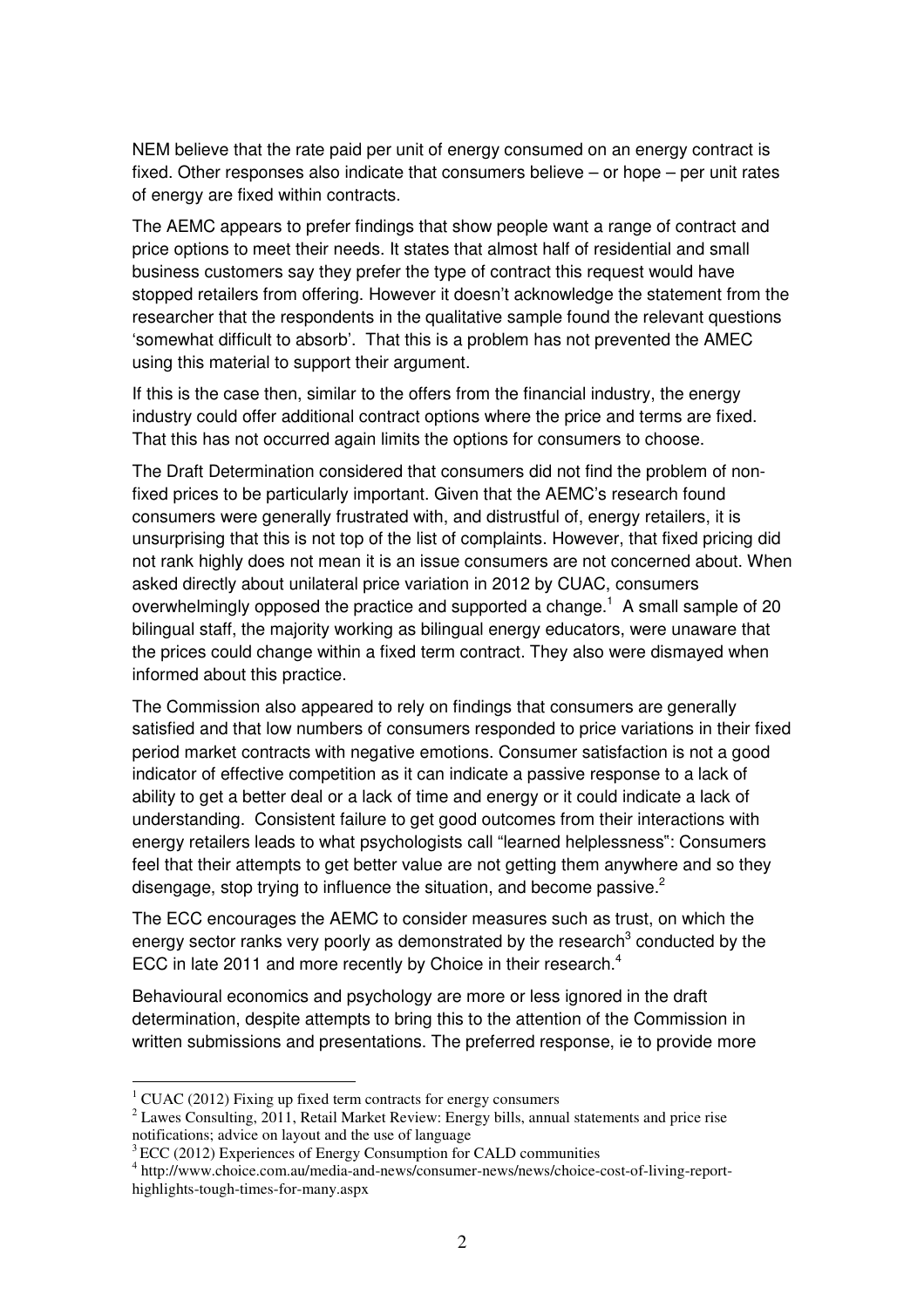information to consumers at the point of providing 'explicit informed consent', demonstrates a lack of understanding how consumers actually make decisions and has limited prospects of success. Consumers are likely to have made up their mind at the point of 'explicit informed consent', and treat the necessary disclosures as a checklist to be completed.

It is unfortunate that the alternative solution of banning exit fees was only noted by the AEMC in the Draft Determination but not considered in any depth, despite being discussed at forums and in submissions.

The Draft Determination states that there is insufficient evidence to conclude that retailers are engaging in price baiting practices on a widespread scale, but the Commission has not, to our knowledge, asked retailers for the history of price increases and their timing for market contracts offered to consumers. Without obtaining this information, it is true there no evidence of price baiting, but this is because it has not been sought in specific terms.

The Commission appears to accept, without significant challenge, the claims by energy retailers of the negative effects Consumer Action's and CUAC's proposed rule would have on them and their ability to offer a range of products to energy consumers. The Commission's view that CUAC and Consumer Action's suggested rules are likely to restrict consumer choice, inhibit retailers' ability to innovate, adversely affect competition in retail energy markets, and result in poorer outcomes for consumers (including higher prices) are, to our knowledge, not based on evidence.

The AEMC has accepted claims by retailers that they have limited ability to predict or control risks associated with changes to network prices or government policy costs. It has presented no evidence to support its conclusion that consumers should continue to bear the risks, despite acknowledging that retailers are better able to manage the price changes than consumers.

The ECC strongly supports the rule change proposed by CUAC and Consumer Action as it did not rely on CALD consumers being overloaded with information they find hard to understand. The difference between fixed term and fixed price may be a confusing distinction for those that speak English as a second language. The solution proposed in the draft determination relies again on consumers being able to make choices that best suit their needs when research and evidence demonstrates that particularly those who speak English as a second language already have difficulty with the complexities of the energy retail market.

If you require additional information please contact Iain Maitland, Energy Advocate on 02 9319 0288 or email energy 2@eccnsw.org.au

Sincerely yours,